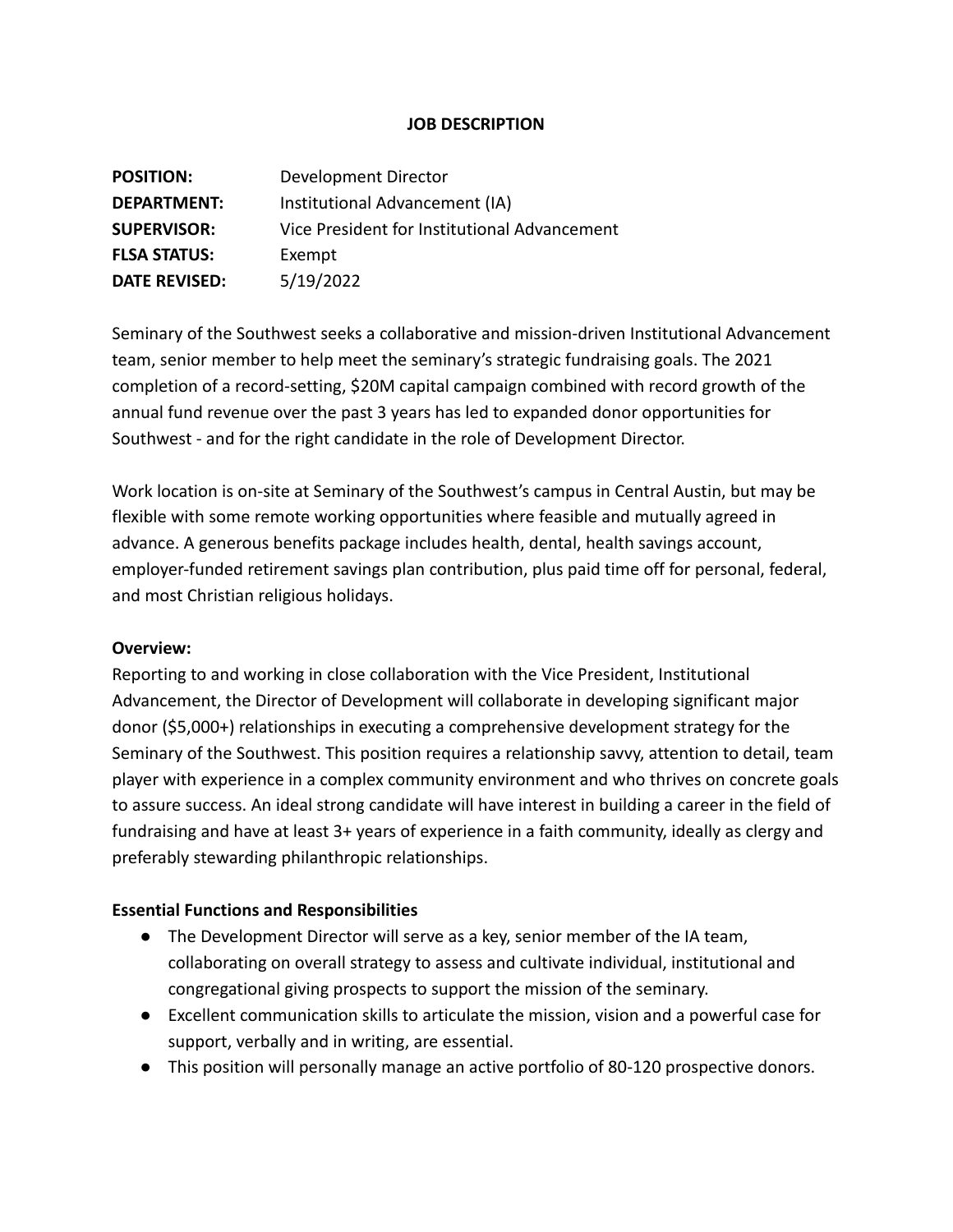- Success will require participation in goal setting, strategy development, proposal preparation, direct solicitation and stewardship for donors in the portfolio.
- Results will be measured through consistent recording and reporting of completed activity and related outcomes to meet benchmarks for contacting, cultivating and presenting gift requests to prospective and current donors.
- Success in the position will be reflected in the meeting or exceeding a balanced set of objective goals as annually determined for personally completed donor activity, plus fundraising dollar results - both individually and as a member of the overall IA team.
- The Development Director must effectively work with, communicate with, and collaborate with faculty, academic leaders, and other advancement staff to understand and effectively present funding opportunities.
- The Development Director must maintain appropriate electronic documentation of activity on a timely basis in Raiser's Edge database.
- Preparing timely reports, letters, proposals, or gift agreements as variously indicated following a donor contact are essential.

## **Minimum Qualifications**

- Bachelor's degree or equivalent combination of education and work experience
- A minimum of three years experience in nonprofit fundraising, or related field of work
- Excellent oral and written communication skills; exceptional interpersonal skills. Writing samples and demonstration of oral presentation skills may be required during the interview process.
- Strong organizational skills; ability to multi-task and set priorities
- Ability to work independently and in a team environment, successfully coordinating projects and meeting deadlines
- Ability to respond with sensitivity and awareness to those with diverse cultural, ethnic, social backgrounds, values, and attitudes
- Computer literate with a working knowledge of the Google Suite of applications.
- Occasional (10%) travel, evening and weekend hours
- Possess strong critical thinking skills in addition to good judgment and strong attention to detail
- Must be capable of working with sensitive information with complete confidentiality
- Ability to maintain regular, punctual work attendance, both in office and virtual environments

# **Preferred Qualifications:**

- Working knowledge and experience using Blackbaud Raiser's Edge database
- Knowledge, understanding and appreciation of The Episcopal Church